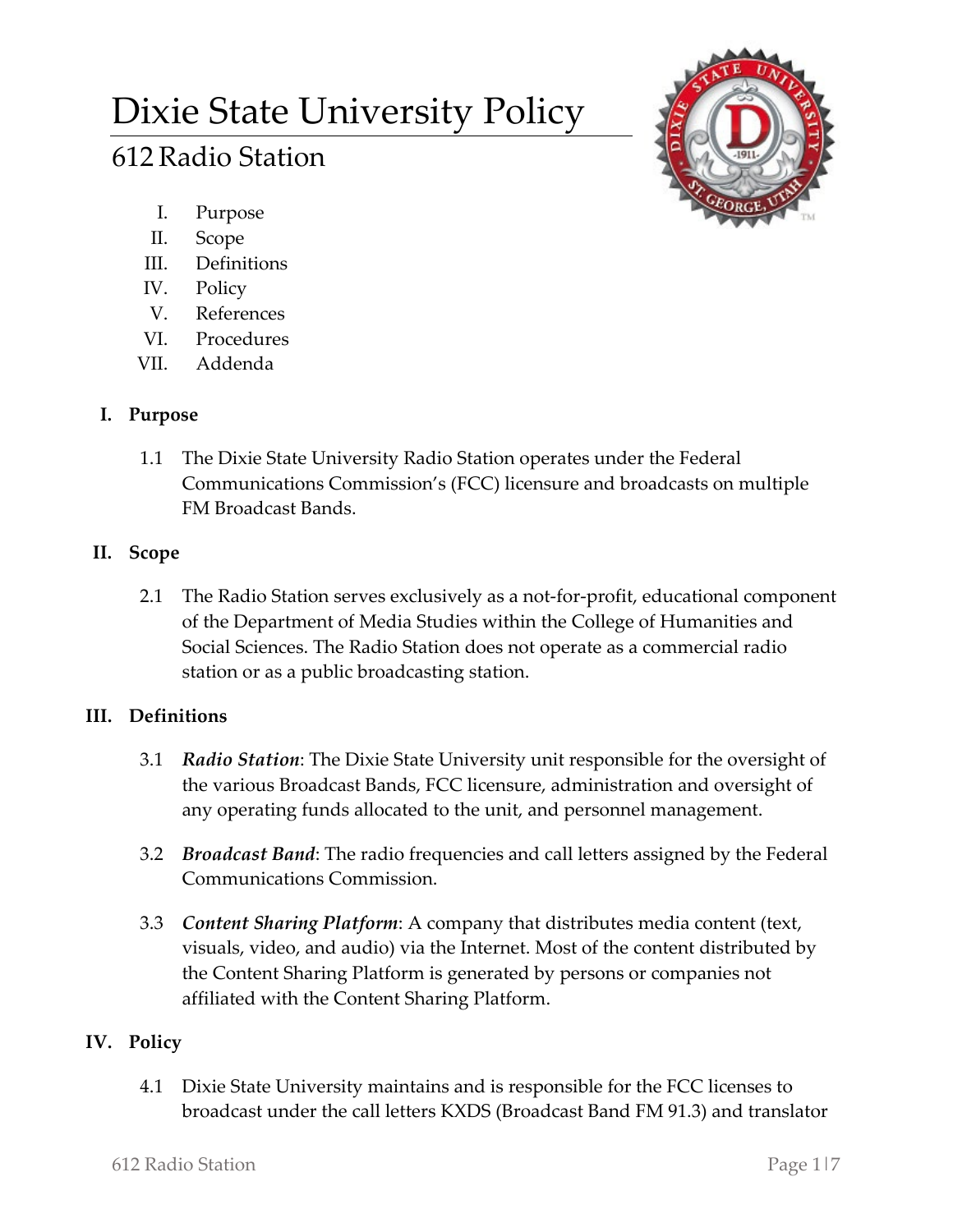K235CK (Broadcast Band FM 94.9). Dixie State University also maintains and is responsible for the FCC licenses to broadcast under the call letters KXDS (Broadcast Band FM 91.3) and KDXI (Broadcast Band FM 100.3).

- 4.1.1 KXDS (Broadcast Band FM 91.3) is a non-commercial-educational license that is operated at and broadcasts a primary signal from Dixie State University.
- 4.1.2 K235CK (Broadcast Band FM 94.9) is a translator license that only allows rebroadcast of a primary signal. K235CK (Broadcast Band FM 94.9) is currently leased to a broadcast company under a five (5) year autorenewing lease agreement signed October 11, 2016.
- 4.1.3 KXDS (Broadcast Band FM 91.3) and KDXI (Broadcast Band FM 100.3) are the two active Broadcast Bands operated at and broadcasting from Dixie State University. The broadcast radio content for both Broadcast Bands also is simulcast via the Internet.
- 4.1.4 KDXI (Broadcast Band FM 100.3) is a low power-FM license that Dixie State University leases from Utah Local Radio under a ten (10) year lease agreement signed December 1, 2016.
- 4.1.5 Some audio and video content produced by the station is distributed via the Internet through the station's websites, social media, Content Sharing Platforms (including video streaming services such as YouTube, audio streaming services such as SoundCloud), and as podcasts.
- 4.2 The content the Radio Station produces, be it music, talk, public affairs reporting/news, sports, graphics, promotional materials, or video content, is afforded First Amendment protections while also being subject to content standards as stipulated in section 4.3.
	- 4.2.1 The First Amendment protections extend to material the Radio Station broadcasts on its Broadcast Bands, simulcasts on the Internet, posts on social media.
	- 4.2.2 These protections also extend to material the Radio Station distributes to video streaming services, audio streaming services, or as podcasts.
- 4.3 The content the Radio Station produces is subject to content standards associated with the FCC, other federal regulatory bodies, Internet service providers, social media companies, and other Internet-based Content Sharing Platforms.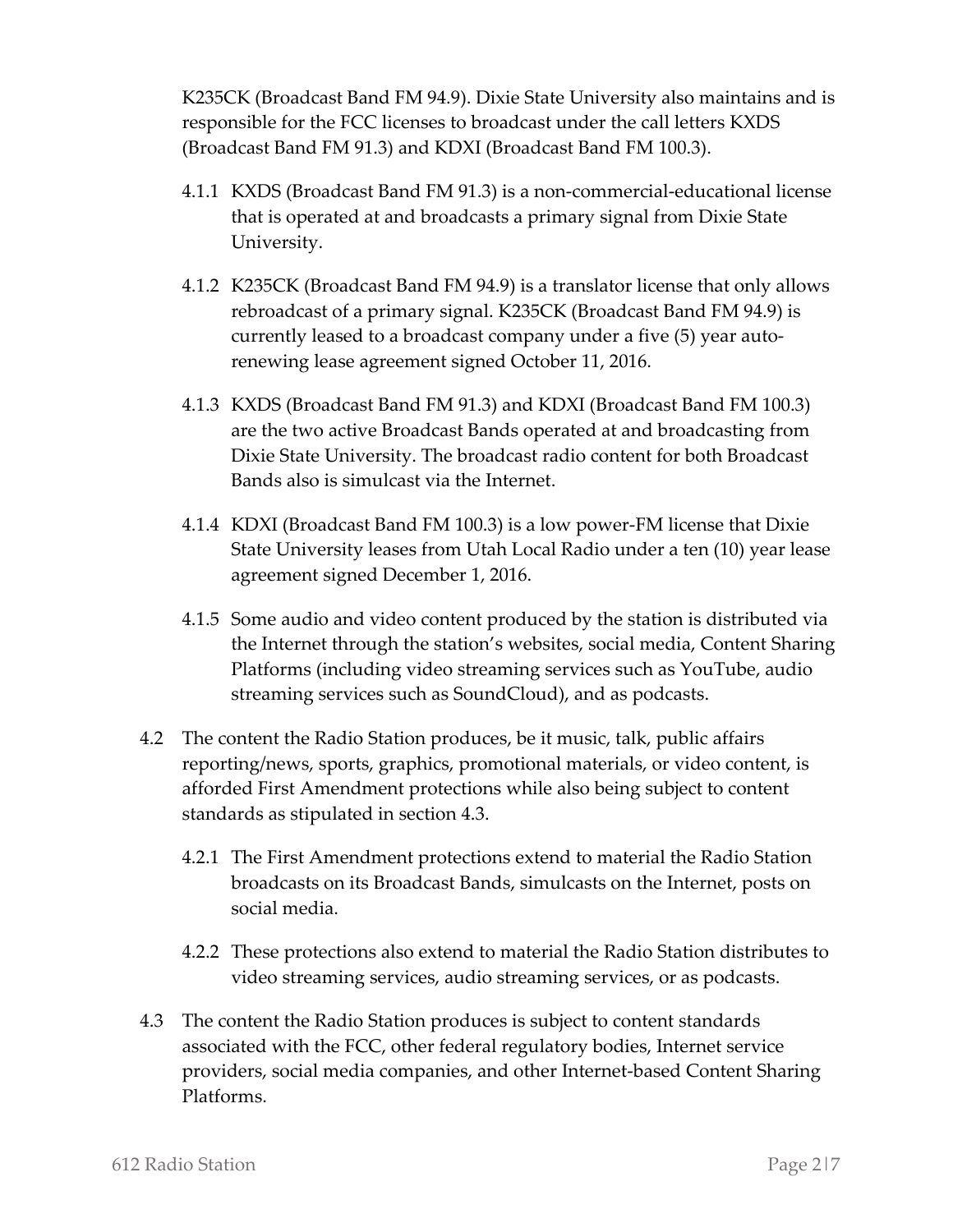- 4.3.1 All broadcasting content associated with the Radio Station is subject to FCC policies, regulations, and restrictions.
- 4.3.2 Content distributed through other means (websites, social media, and Content Sharing Platforms) must comply with content standards as stipulated by the appropriate federal, state, or corporate content policies and regulations.
- 4.3.3 The Radio Station simulcasts its audio and video content on the Internet, though the Radio Station's websites, social media, and Content Sharing Platforms. All content posted is subject to all content standards as required by the FCC or content standards mandated by the Internet service provider, social media platform, or Content Sharing Platform.
- 4.3.4 The Radio Station also produces video content associated with the Broadcast Bands' activities. This content is available through, but not limited to, the Radio Station's websites, social media, and Content Sharing Platforms. Video content posted is subject to all content standards as required by the FCC or content standards mandated by the Internet service provider, social media platform, or Content Sharing Platform.
- 4.3.5 The Radio Station also produces podcasts. Most podcast content produced is associated with, but not limited to, a Dixie State University academic project or public affairs reporting. The podcast content is available through a variety of outlets, including the Radio Station's websites, websites outside of Dixie State University, and through podcast app stores associated with Apple, Google, or other podcast distributors. All podcast content posted is subject to all content standards as required by the FCC or content standards mandated by the Internet service provider, social media platform, or Content Sharing Platform.

#### 4.4 Staffing

- 4.4.1 Dixie State University Employees
	- 4.4.1.1 The general manager/advisor
		- 4.4.1.1.1 The general manager/advisor is a Dixie State University staff or faculty employee. The general manager/advisor is responsible for the management of all aspects of the Radio Station operations.
		- 4.4.1.1.2 The general manager/advisor is responsible for oversight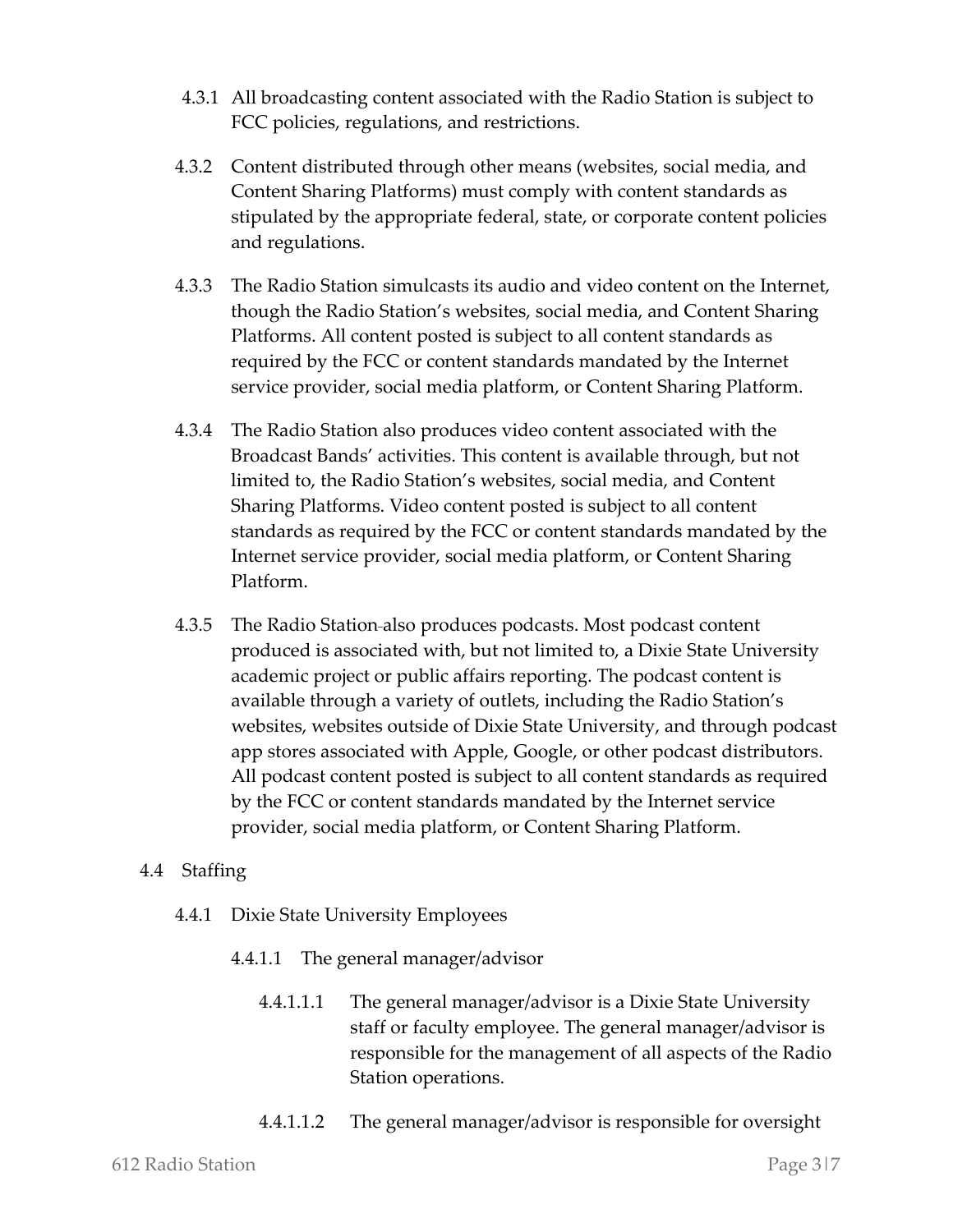of all Radio Station personnel. This oversight includes training personnel in Radio Station processes, practices and protocols concerning station programming format, the radio station's educational mission, professional on-air language and demeanor, community interests, content standards as stipulated in section 4.3, and ethical behavior.

- 4.4.1.1.3 The general manager/advisor has budget oversight responsibility for Radio Station operations, annual budget, expenditures, and revenue management as stipulated in section 4.5.
- 4.4.1.1.4 The general manager/advisor monitors all broadcasting news, music, interviews, content, and information broadcast from all Dixie State University-affiliated Broadcast Bands.
- 4.4.1.1.5 The general manager/advisor works with the Department of Media Studies faculty and staff to help manage the curriculum of courses associated with the Radio Station.
- 4.4.1.1.6 The general manager/advisor engages in oversight of the academic components of the students' work with the Radio Station.
- 4.4.1.1.7 The general manager/advisor may hire Dixie State University students into paid positions if the station has funding to support the positions for the term of their appointments.
- 4.4.1.2 Paid Dixie State University Students
	- 4.4.1.1.1 Students hired in paid positions are Dixie State University part-time employees and are subject to any training or professional development activities required of all Dixie State University employees.
	- 4.4.1.1.2 Paid student positions may involve supervision of other student volunteers and community volunteers associated with the Radio Station.
	- 4.4.1.1.3 Student employees must abide by Radio Station processes, practices, and protocols concerning station programming format, the Radio Station's educational mission,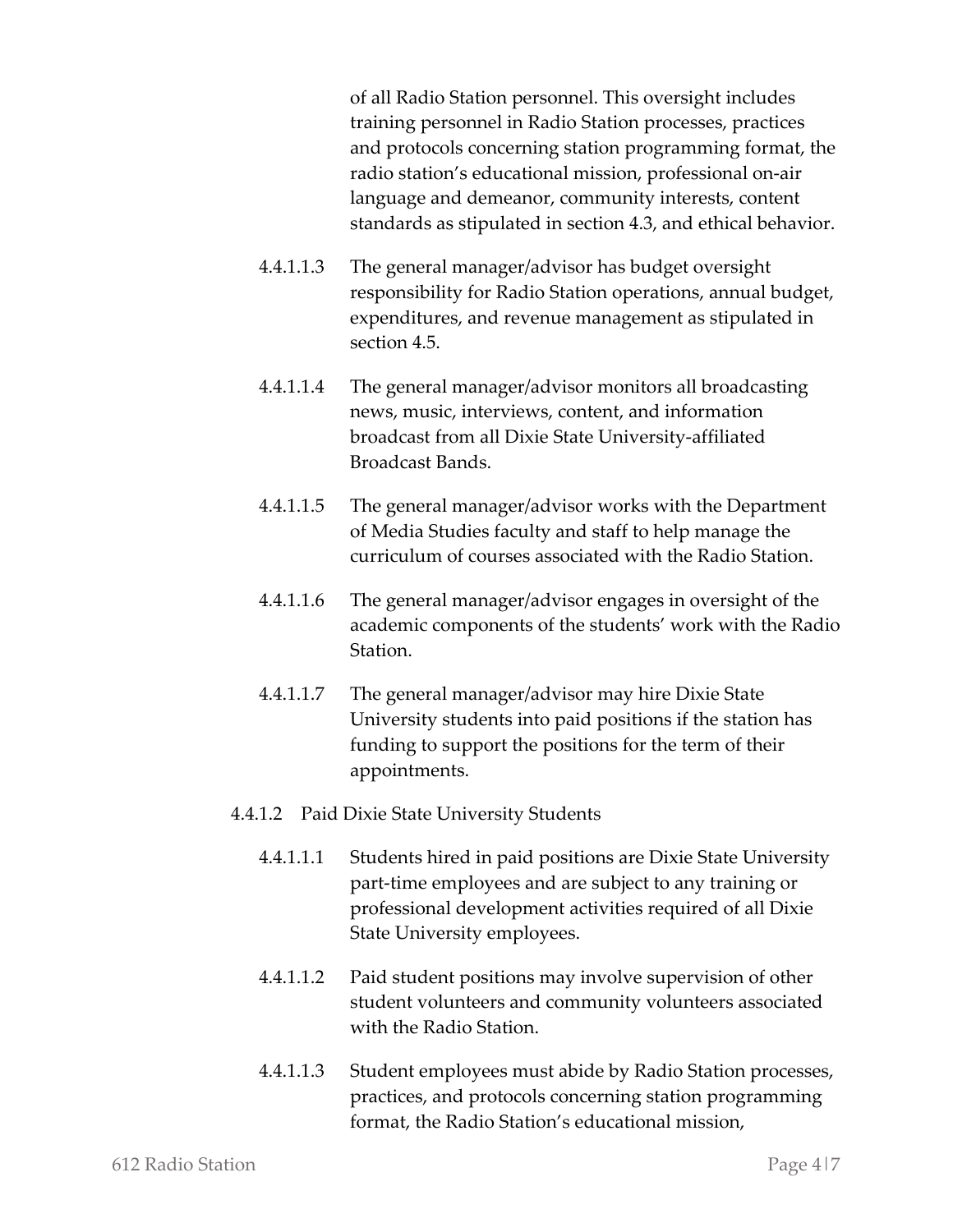professional on-air language and demeanor, community interests, content standards as stipulated in section 4.3, and ethical behavior.

4.4.1.1.4 Any students earning academic credit for participating in the regular activities associated with the Radio Station (for example, for an internship that yields academic credit) and receiving financial compensation are considered part time Dixie State University employees. These students are subject to any training or professional development activities required of all Dixie State University employees.

#### 4.4.2 Student Volunteer Staff

- 4.4.2.1 Dixie State University students participating in the regular activities associated with the Radio Station without financial compensation are considered student volunteer staff (hereafter student volunteers).
- 4.4.2.1 Student volunteers are under the direction of the general manager/advisor and are appointed after training and approval by the general manager/advisor.
- 4.4.2.2 Student volunteers must abide by Radio Station processes, practices and protocols concerning station programming format, the Radio Station's educational mission, professional on-air language and demeanor, community interests, content standards as stipulated in section 4.3, and ethical behavior.
- 4.4.2.3 Any students earning academic credit for participating in the regular activities associated with the Radio Station (for example, for an internship that yields academic credit) without financial compensation are considered student volunteers.
- 4.4.2.4 If deemed appropriate by the general manager/advisor, student volunteers may be required to complete any training or professional development activities required of all Dixie State University employees.

#### 4.4.3 Community Volunteer Staff

4.4.3.1 Community volunteer staff (hereafter community volunteers) are any non-compensated Radio Station participants who are not Dixie State University students. Community volunteers include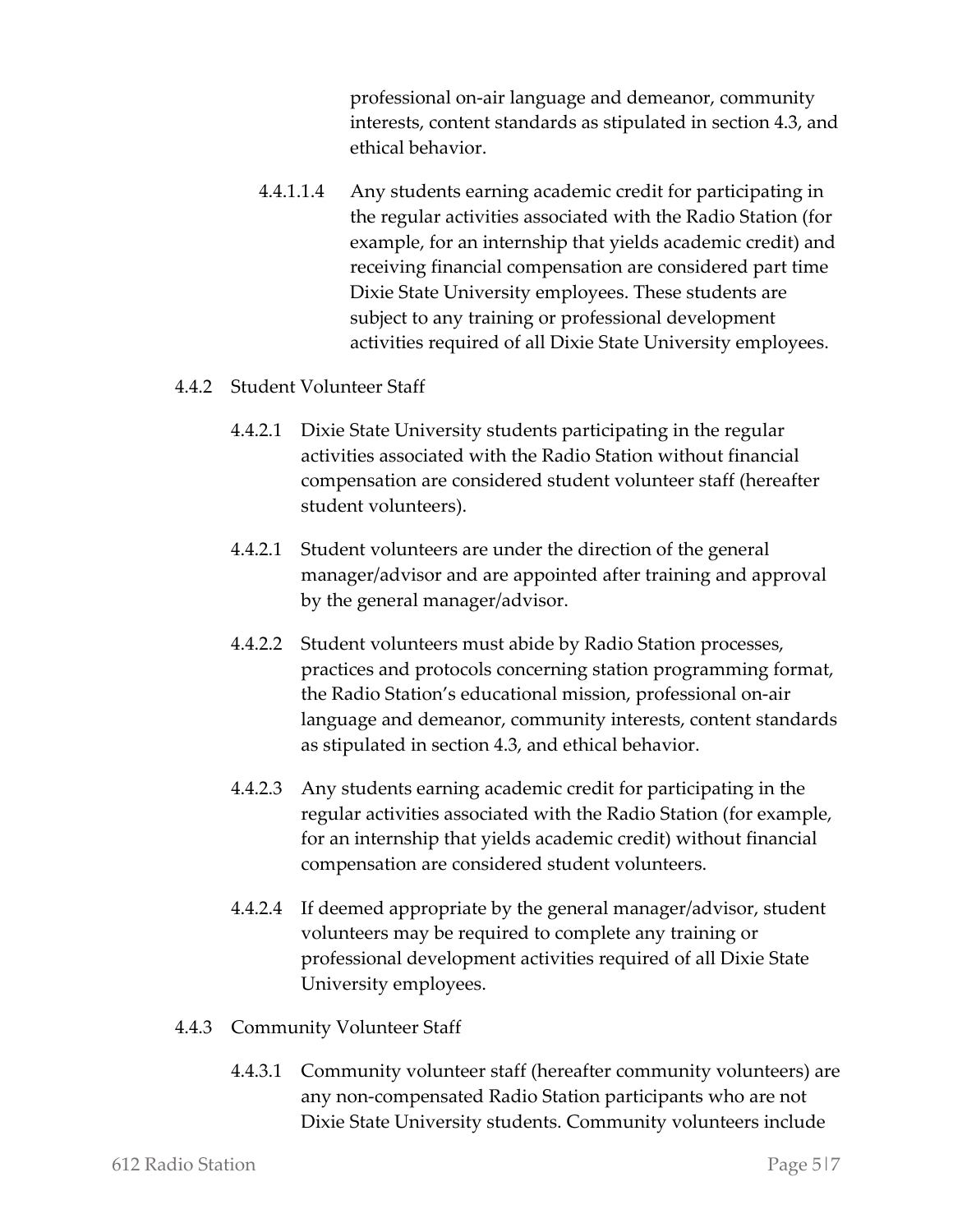Dixie State University faculty, Dixie State University staff, and community members from throughout the region.

- 4.4.3.2 Community volunteers are under the direction of the general manager/advisor and are appointed after training and approval by the general manager/advisor.
- 4.4.3.3 Community volunteers must abide by Radio Station processes, practices and protocols concerning station programming format, the Radio Station's educational mission, professional on-air language and demeanor, community interests, content standards, and ethical behavior.
- 4.4.3.4 Community volunteers earning academic credit for participating in the regular activities associated with the Radio Station (for example, for an internship that yields academic credit) without financial compensation are considered student volunteers.
- 4.4.3.5 If deemed appropriate by the general manager/advisor, community volunteers may be required to complete any training or professional development activities required of all Dixie State University employees.
- 4.4.4 Contracted workers
	- 4.4.4.1 Contracted workers cannot be Dixie State University employees.
	- 4.4.4.2 Contracted workers are independent contractors who handle work outside the scope of the Radio Station's employees, student volunteers, and community volunteers.
	- 4.4.4.3 Contracted workers are hired for their specialized skill sets in areas such as advertising, marketing, FCC compliance, broadcast engineering, and web engineering.
	- 4.4.4.4 Contracted worker wages are paid with Radio Station funds unless a separate, written agreement is reached with another unit of the University to cover the costs. Any such agreement must be reviewed and approved by the Dixie State University Office of General Counsel before being executed. Failure to do so will result in the Radio Station assuming the financial responsibility.
	- 4.4.4.5 Contracted workers must abide by Radio Station processes, practices and protocols concerning station programming format,